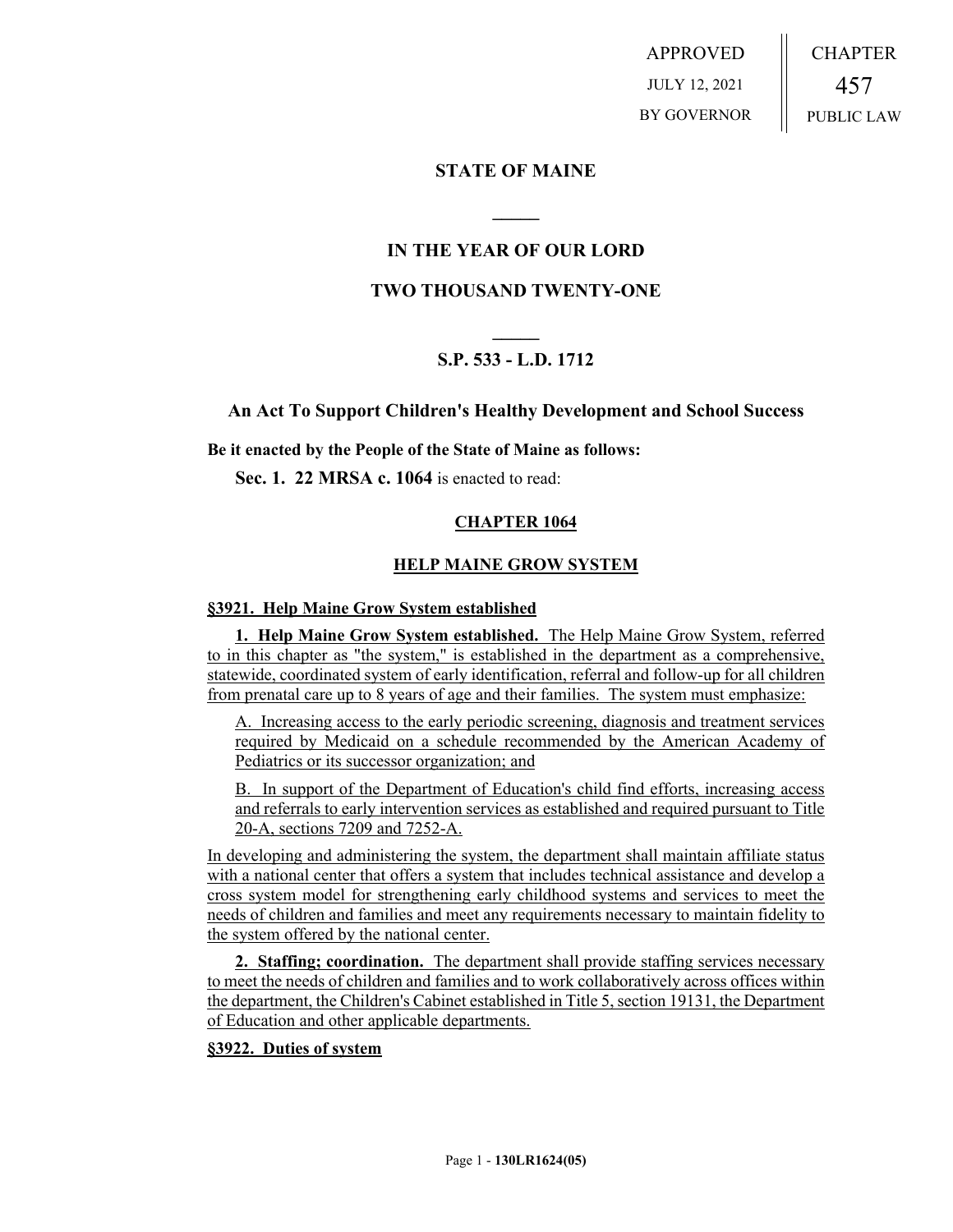The system shall:

**1. Expansion of services.** Increase the percentage of children screened for developmental, social or emotional issues at all appropriate locations, including, but not limited to, early childhood education facilities, child care facilities, Head Start facilities, Early Head Start facilities, regional sites of the Child Development Services System under Title 20-A, section 7209, subsection 3 and health care providers to ensure access to early periodic screening, diagnosis and treatment and other related services to promote children's healthy development. For purposes of this section, "Head Start" means a program operated under 42 United States Code, Sections 9831 to 9852c and "Early Head Start" means a program under 42 United States Code, Section 9840a;

**2. Coordinated system.** Develop a coordinated system of early identification, referral and follow-up services across early childhood education, child care facilities, home visitor services as defined in section 3931, subsection 2, paragraph P, Head Start, Early Head Start, the Child Development Services System under Title 20-A, section 7209, subsection 3, health care providers and family supports;

**3. Delivery of services.** Improve the delivery of services covered by early periodic screening, diagnosis and treatment required by Medicaid and other related services to promote children's healthy development;

**4. Centralized access point.** Develop a centralized access point for families, caregivers and professionals to obtain information about early periodic screening, diagnosis and treatment services. The centralized access point must be available by telephone, the Internet and other communication platforms;

**5. Electronic directory.** Compile and maintain an electronic directory of resources with respect to service providers and use appropriate methods of communication to assist families and caregivers and connect them with early intervention services, primary care and appropriate early periodic screening, diagnosis and treatment services to children at risk; and

**6. Data collection.** Collect data necessary to align the system with evaluation requirements from the national center under section 3921, subsection 1 as well as identify gaps in services by type and region and barriers to obtaining appropriate services.

#### **§3923. Annual reports**

The department shall submit any annual and evaluation reports provided by the department to the national center under section 3921, subsection 1 to the joint standing committees of the Legislature having jurisdiction over health and human services matters and education matters, no later than December 15th of each year, beginning in 2022. The joint standing committees are authorized to report out legislation in any legislative session.

**Sec. 2. 22 MRSA c. 1065** is enacted to read:

#### **CHAPTER 1065**

#### **FIRST 4 ME EARLY CARE AND EDUCATION PROGRAM**

#### **§3931. First 4 ME Early Care and Education Program**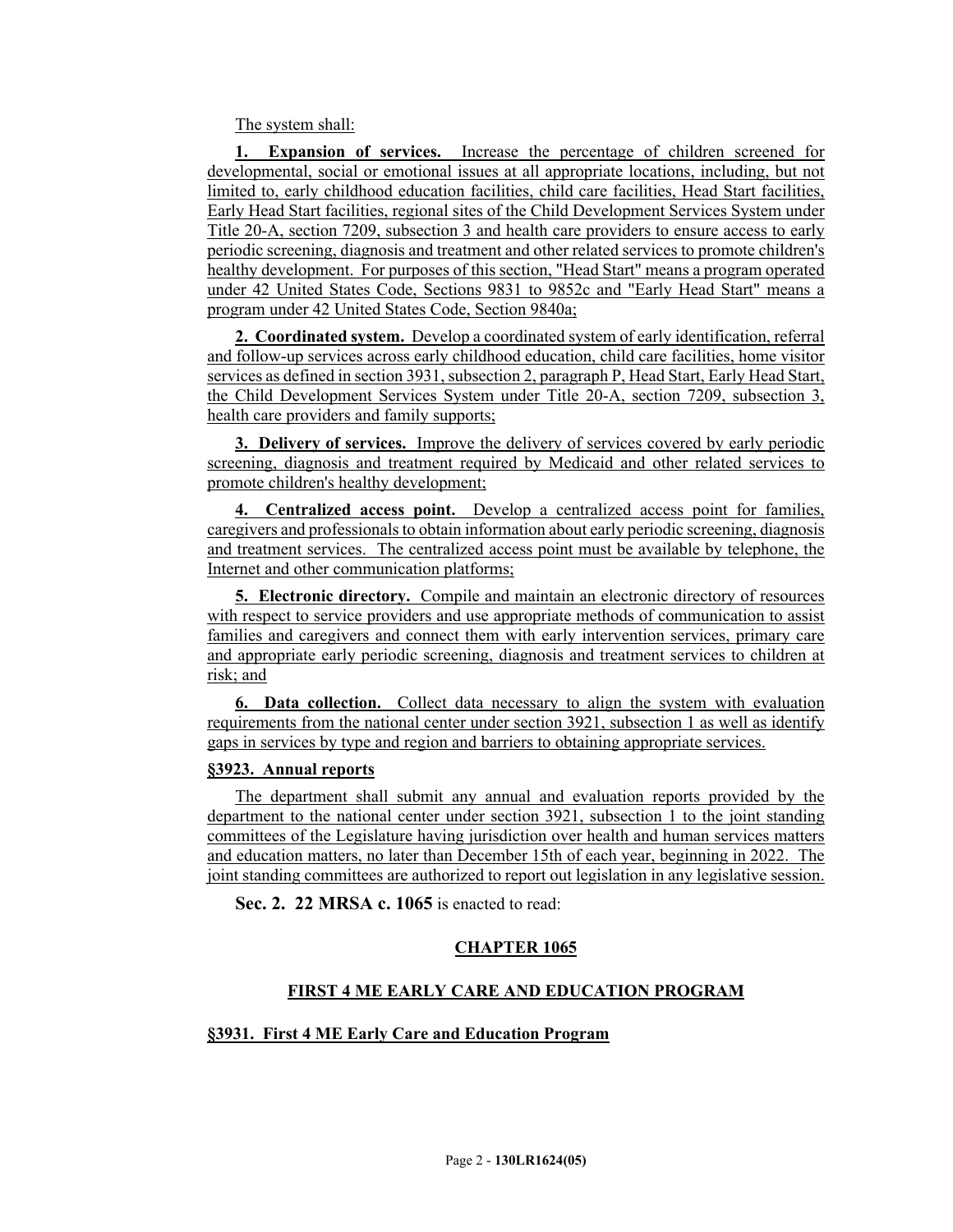**1. Program established.** The First 4 ME Early Care and Education Program is established under the department to provide funding to projects in order to achieve efficiencies, create opportunities and improve social, emotional, educational and health outcomes for children under 6 years of age and the children's families through the provision of comprehensive, high-quality early child care and education by funding a holistic, whole family approach that integrates comprehensive resources and services into traditional child care center and family child care settings that improve outcomes for children, families and early childhood educators.

**2. Definitions.** As used in this chapter, unless the context otherwise indicates, the following terms have the following meanings.

A. "At risk" means, with regard to a person, that the person is a member of an economically disadvantaged family, a recipient or former recipient of services under the child protection or child welfare system of the State, in foster care, homeless, a member of a family exposed to substance use disorder, identified as having special needs, identified as having a physical or mental disability or identified as having limited English proficiency.

B. "Child" means a person under 6 years of age who has not entered kindergarten.

C. "Child care center" has the same meaning as in section 8301-A, subsection 1-A, paragraph A.

D. "Community" means a geographical area represented by a community coalition and served or to be served by a project.

E. "Community coach" means an employee of or contractor with a community contractor who is trained under subsection 11 and performs administrative functions in carrying out the duties of a project.

F. "Community coalition" means a group of stakeholders, service providers or other members within a community under subsection 7 that sponsors and collaborates in the implementation and administration of a project.

G. "Community contractor" means a nonprofit organization that is the applicant and responsible lead member of a community coalition for a project.

H. "Community provider" means a child care center, family child care provider or other service provider that has entered into a contract with a community contractor to provide services as part of a project.

I. "Comprehensive, high-quality early child care and education" means supportive, intergenerational, age-appropriate, research-based interaction and teaching practices provided by a licensed provider of child care under section 8301-A that focus on all domains of learning, and includes embedded professional development, family engagement in a child's learning and progress toward family goals, using data to inform teaching practices and a holistic approach to a child's physical, mental and dental health.

J. "Economically disadvantaged" means having a family income not exceeding 185% of the federal poverty level as defined in section 3762, subsection 1, paragraph C.

K. "Embedded professional development" means an activity performed by a community coach to encourage rule-specific knowledge, skills and dispositions to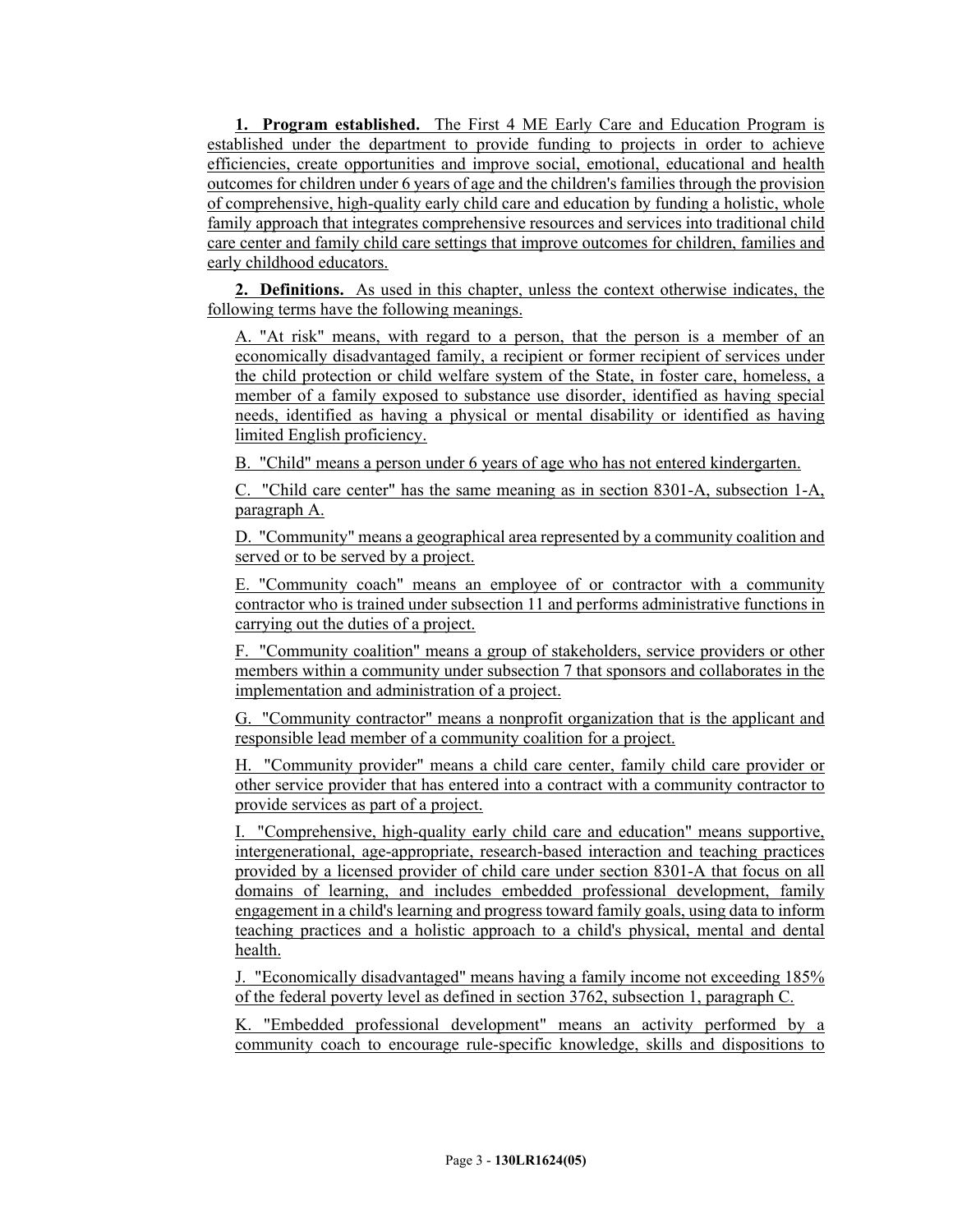support responsive caregiving and developmentally appropriate teaching practices implemented for learning that is integrated into the work day, consists of assessing and finding solutions for authentic and immediate problems of practice as part of a cycle of continuous improvement and is grounded in day-to-day teaching practice designed to enhance a teacher's or caregiver's practices with the intent of improving children's social, emotional and cognitive development.

L. "Family" means a child, the child's parent and all people living in the household of the child who are supported by the income of the child's parent and related to the child or child's parent by blood, marriage or adoption.

M. "Family child care provider" has the same meaning as in section 8301-A, subsection 1-A, paragraph C.

N. "Homeless" has the same meaning as in the federal McKinney-Vento Homeless Assistance Act, 42 United States Code, Section 11302.

O. "Home visitor" means a person who provides services to a participant in the participant's home.

P. "Home visitor services" means interactions between a home visitor and a parent that on the part of the home visitor are nurturing, responsive and intentional and that support the parent in the parent's role as the primary teacher of the parent's child and assist the parent in using the parent's home and the community as the child's learning environment.

Q. "Parent" means the parent or parents of a child or the child's legal guardian, primary or authorized caregiver or foster parent or a person with whom the child has been placed for purposes of adoption pending a final adoption decree.

R. "Participant" means an eligible child under subsection 5 who has been accepted to participate in a project.

S. "Program" means the First 4 ME Early Care and Education Program established under subsection 1.

T. "Project" means the program as implemented in a community by a community contractor.

**3. Application requirements.** A community contactor shall submit an application for approval by the department to establish a project. An application for a project must include:

A. Sponsorship by a community coalition under subsection 7;

B. A provision for enrollment of an eligible person under subsection 5 who resides within the community of the community coalition under paragraph A;

C. An assessment evaluating data on and the demographics of the community of the community coalition under paragraph A to determine the needs of the population of eligible persons in the community regarding care, health care and education, the resources available in the community to address those needs and the ability of the project to address those needs using the project components under subsection 4;

D. An action plan based upon the assessment in paragraph C that states objectives, goals and intended outcomes and responds to the needs of the community using the available resources and incorporating the project components under subsection 4; and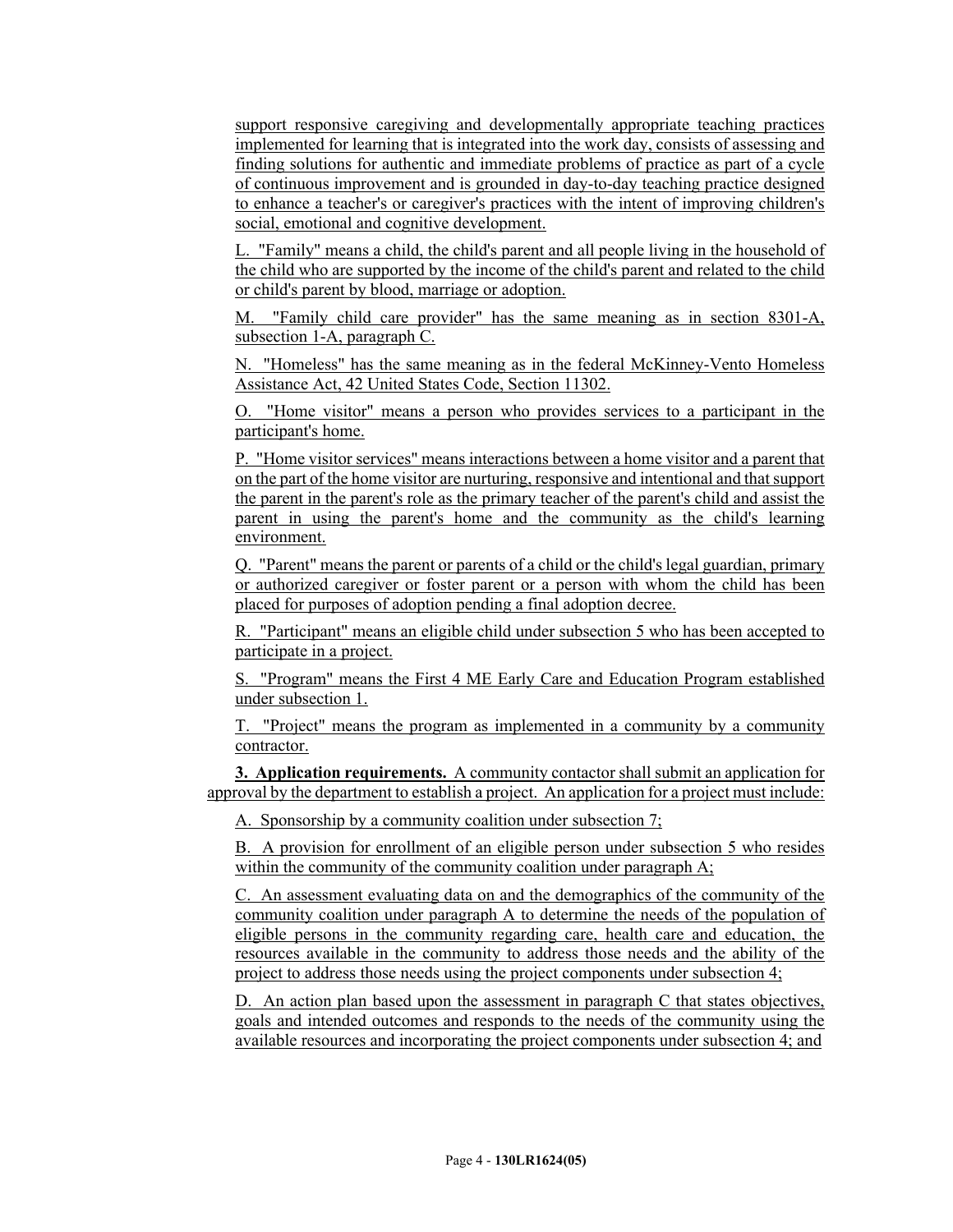E. A proposed 3-year budget to implement the action plan under paragraph D and operate the project.

## **4. Project components.** Project components must include the following:

A. Service delivery as provided by:

(1) A child care center or family child care provider, for at least 48 weeks per year, 5 days per week excluding state holidays, available 10 hours per day and with up to 10 days of staff training; or

(2) Home visitor services, including group socialization activities that include a child and the child's parent, for at least 48 weeks per year. Services must focus on the parent-child relationship and be culturally and linguistically responsive.

A participant may receive service delivery under subparagraph (1) or (2) or both.

B. Screening and ongoing child assessments conducted in a manner that is responsive to a child's home language and culture. Screening must include an initial assessment of developmental, behavioral, motor, language, cognitive and social and emotional skills to identify a delay in development in a child's skills or identify a disability that may require further evaluation. Ongoing assessment must monitor a child's development and progress toward individual goals with input from the child's family to determine a child's strengths and needs and possible adjustment of child care center and family child care provider teaching practices and home visit strategies and to support a referral to the Child Development Services System under Title 20-A, section 7209, subsection 3 when necessary;

C. Specialized support for participants, including for cultural and linguistic needs and for children with diagnosed or who have physical or mental disabilities or developmental delays. Support may include access to and participation in learning and social experiences and activities;

D. Family engagement practiced at all levels of the project, focusing on culturally and linguistically responsive relationship building within the family, including:

(1) Communicating effectively with members of a family;

(2) Forming positive goal-focused relationships with members of a family;

(3) Involving a parent in decision making, teaching practices, including screening, assessment and planning for interactions and learning environments, and implementing project services;

(4) Ensuring consistency between a child's home and comprehensive, high-quality early child care and education; and

(5) Ensuring project practices are responsive to a family's needs, including providing connections to employment and education supports;

E. Support for a child's immunization and preventive health and dental care by providing encouragement for a parent to comply with the department's early periodic screening, diagnosis and treatment program under section 3173; and

F. Transportation options to assist a family to travel to or from health care, child care or education services.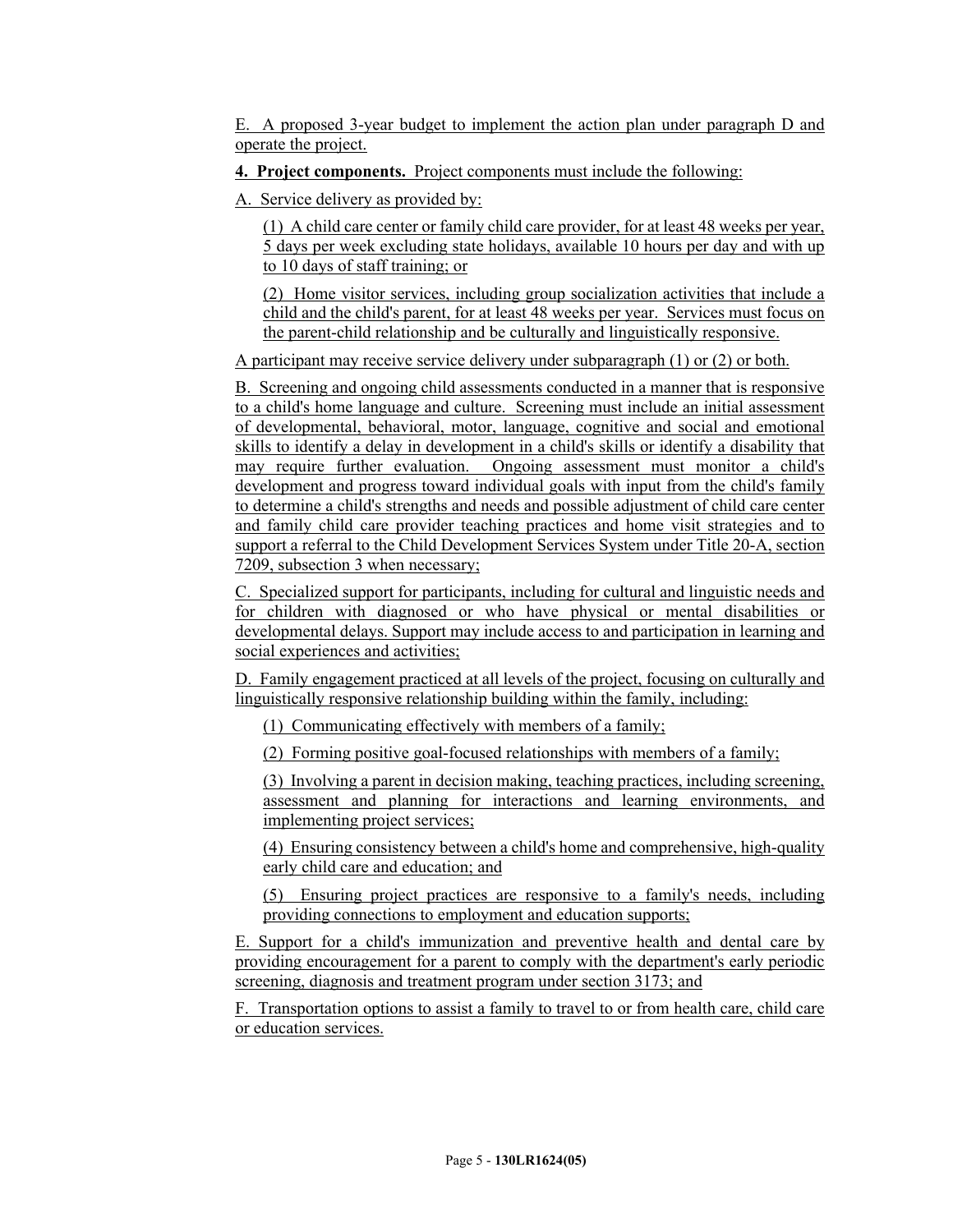- **5. Participant eligibility.** A participant in a project must be a child who is at risk and:
- A. Who is receiving care in a facility licensed under section 8301-A; or

B. Whose parent requests home visitor services.

**6. Suspension; expulsion.** In accordance with rules issued by the department, if a child's behavior threatens the health or safety of a participant, project staff member or other person, a project must follow the suspension and expulsion procedures under 45 Code of Federal Regulations, Section 1302.17.

**7. Community coalition; membership.** A community coalition shall assist and support a community contractor in sponsoring, developing and submitting a project application under subsection 3, including a community assessment and supporting comprehensive, high-quality early child care and education in the community. Membership of a community coalition must include the community contractor, who is the lead member of the community coalition, and at least one:

A. Representative of the local business community;

- B. Child care center;
- C. Family child care provider;
- D. Parent of a child using early childhood services;
- E. Home visitor;
- F. Mental health care provider;
- G. Public school administrator;

H. Health care provider;

I. Representative of an organization that supports workforce development;

J. Provider of services under the federal Individuals with Disabilities Education Act, Part B or Part C;

K. Provider of professional development to early child care and education professionals; and

L. If available in the community, a faculty member of a career and technical center or higher education institution specializing in early childhood.

A member of a community coalition must be located or operate within the community represented by the community coalition. A community coalition may include a local government staff member or a representative of an agency that provides services to or a local judicial staff member who has engaged with an at-risk population, a library or local literacy program staff member, an elementary school teacher, a representative of adult education or other similar member of the community.

**8. Community contractor.** A community contractor shall have adequate infrastructure and qualified and credentialed staff to carry out the duties under this subsection. Duties of a community contractor include:

A. Representing and being the responsible member for the community coalition;

B. Submitting an application under subsection 3;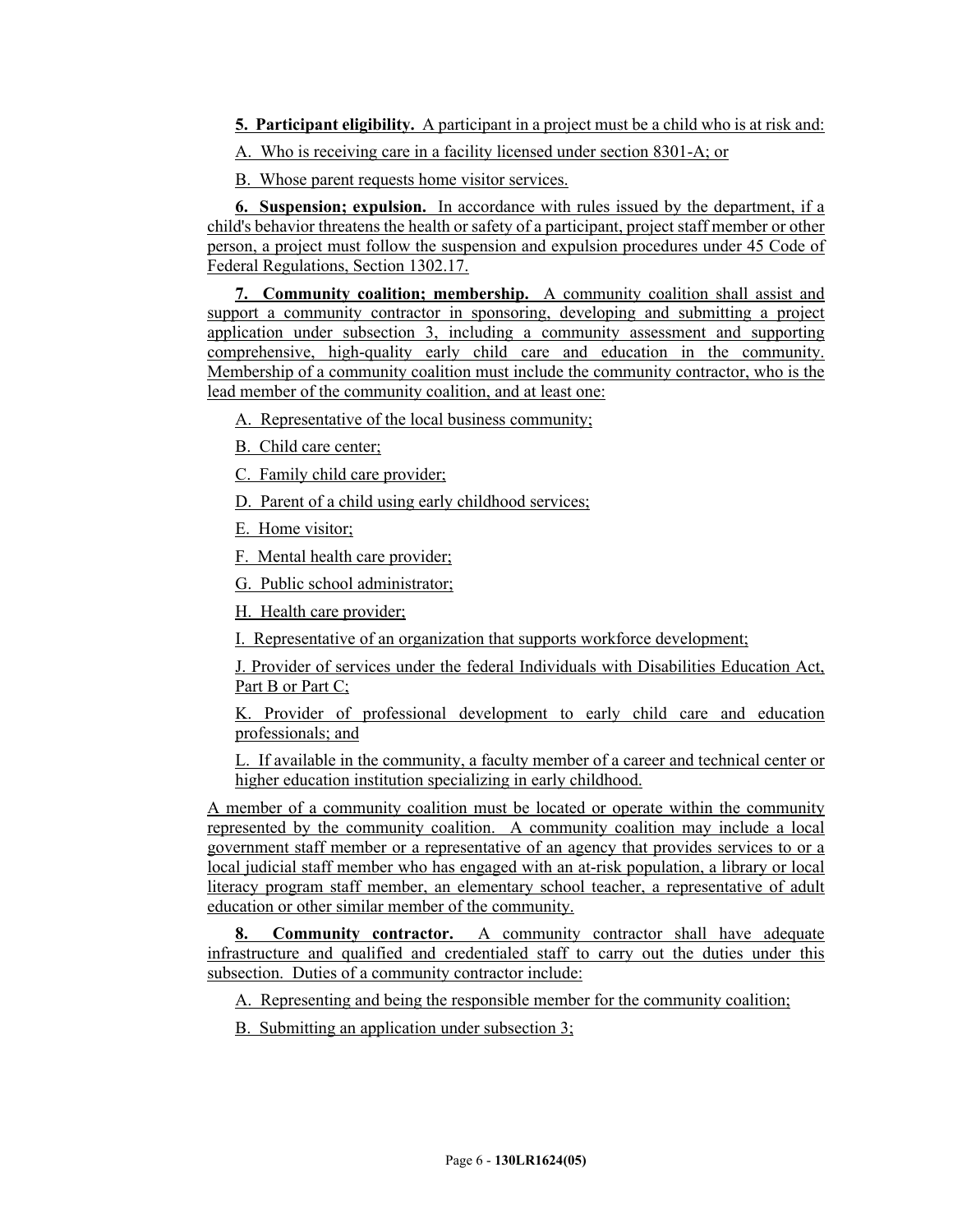C. Being the lead member and coordinator of a community coalition and the coalition's activities;

D. Contracting for and ensuring implementation of high-quality services with community providers;

E. Employing or contracting for all required services;

F. Implementing and maintaining a data system to collect and report aggregate data regarding child, family and provider information, activities and outcomes; and

G. Participating in a collective, Internet-based system that captures data from all project locations in a manner that protects the confidentiality of information of participants.

**9. Community contractor staff requirements.** Community contractor staff requirements include:

A. For education services supporting a child care center or family child care provider, a bachelor's degree or advanced degree in early childhood education or a related field with equivalent course work and experience in early childhood development;

B. For health-related services supporting a child care center or family child care provider, training and experience in public health, nursing, health education, maternal and child health or health administration and:

(1) If the staff member performs a health care procedure or provides health care services, licensure or certification authorizing the member to perform the procedure or provide the service;

(2) If the staff member provides nutrition services, licensure, registration or certification as a dietitian or nutritionist; and

(3) If the staff member provides mental health services, licensure or certification as a mental health professional and experience in serving young children and families;

C. For family and community partnership services, training and experience in a field related to social, human or family services;

D. For disability services, a bachelor's degree and training and experience in securing and individualizing services for children with physical and mental disabilities; and

E. For home visitors, a bachelor's degree in human services or a related field and experience in the provision of home visitor services and knowledge of infant and child development.

A staff member, including a community coach under subsection 11, may be an employee of the community contractor or another person who contracts with the community contractor to provide services under this subsection.

**10. Community provider.** A community provider:

A. Shall enter into a contract with a community contractor to provide services to a project;

B. Must be in good standing with the department's division of licensing and certification;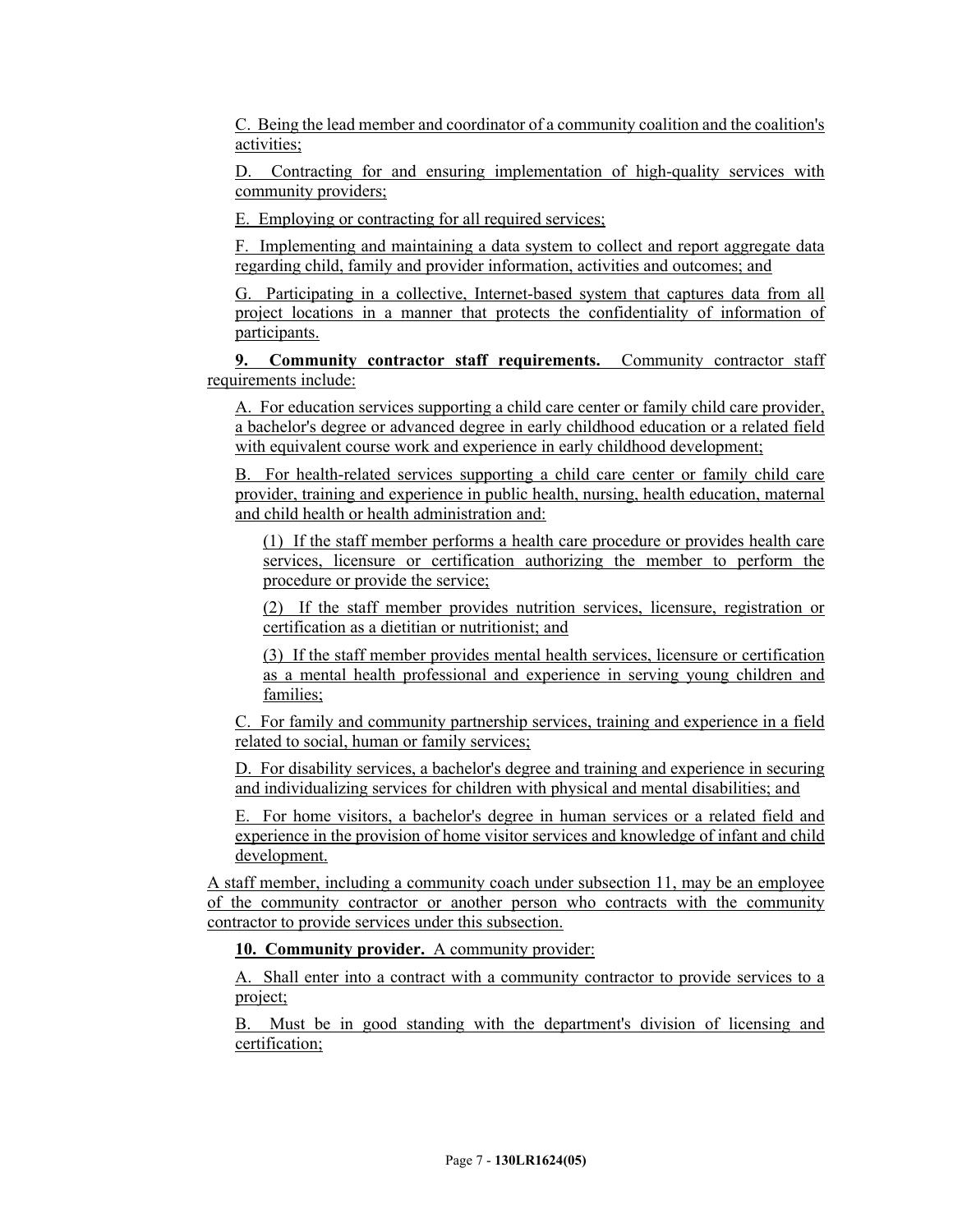C. Shall agree to meet the highest level of requirements for the department's quality rating system established pursuant to section 3737, subsection 3; and

D. Shall agree to provide the community contractor with data on a participant or provider consented to under subsection 12 as requested by the contractor.

**11. Community coach.** The community contractor shall employ or contract with a community coach to provide information and training to a community provider. A community coach must receive training from a research-based early childhood program with experience in a comprehensive, high-quality early child care and education program.

**12. Consent to data.** A community provider or community contractor may not use personally identifying data derived from services provided to a participant without the consent of a participant's parent. A community provider or community contractor may not use the personally identifying data derived from services provided to the family of a participant without the consent of the parent.

**13. Funding.** The department shall seek and apply for available federal funds or funds from any other sources to pay the costs of projects. To the maximum extent possible, the department shall use state funds received for the projects to maximize its receipt of federal funds to be used for the projects. A community coalition may accept grant funding or other funding as appropriate from the Federal Government, a department, agency or office of State Government or a political subdivision of State Government or a private entity such as an individual, foundation or business.

**14. Administration.** The department may design program implementation in consultation with an independent evaluator that has experience or expertise in early care and education. In determining program outcomes and measures, the department shall craft guidelines to ensure the development of a common set of measures of core elements of evidence-based practices. Outcome data must include reports on specific subpopulations of children, including by gender, race, disability and dual language learners. The department and the Children's Cabinet established in Title 5, section 19131 shall facilitate data linkages relating to outcome data with the Department of Education to measure ongoing school outcome data.

**15. Rules.** The department shall adopt rules to carry out the purposes of this chapter. Rules adopted pursuant to this subsection are routine technical rules as defined in Title 5, chapter 375, subchapter 2-A.

**Sec. 3. Pilot projects.** Pursuant to the Maine Revised Statutes, Title 22, section 3931, subsection 3, the Department of Health and Human Services shall request applications for a pilot project to commence January 1, 2023 to carry out the purposes of the First 4 ME Early Care and Education Program established under Title 22, chapter 1065. The department shall select up to 5 pilot projects from applications submitted. The department shall prioritize funding to a project that serves a community with high numbers or a high percentage of children who are economically disadvantaged or that effectively involves a wide variety of providers or other entities in the community, including school administrative units.

**Sec. 4. Report.** On or before October 2, 2024, a pilot project selected under section 3 shall report to the Department of Health and Human Services on the progress toward objectives, goals and outcomes of the project detailed in the project's proposal. On or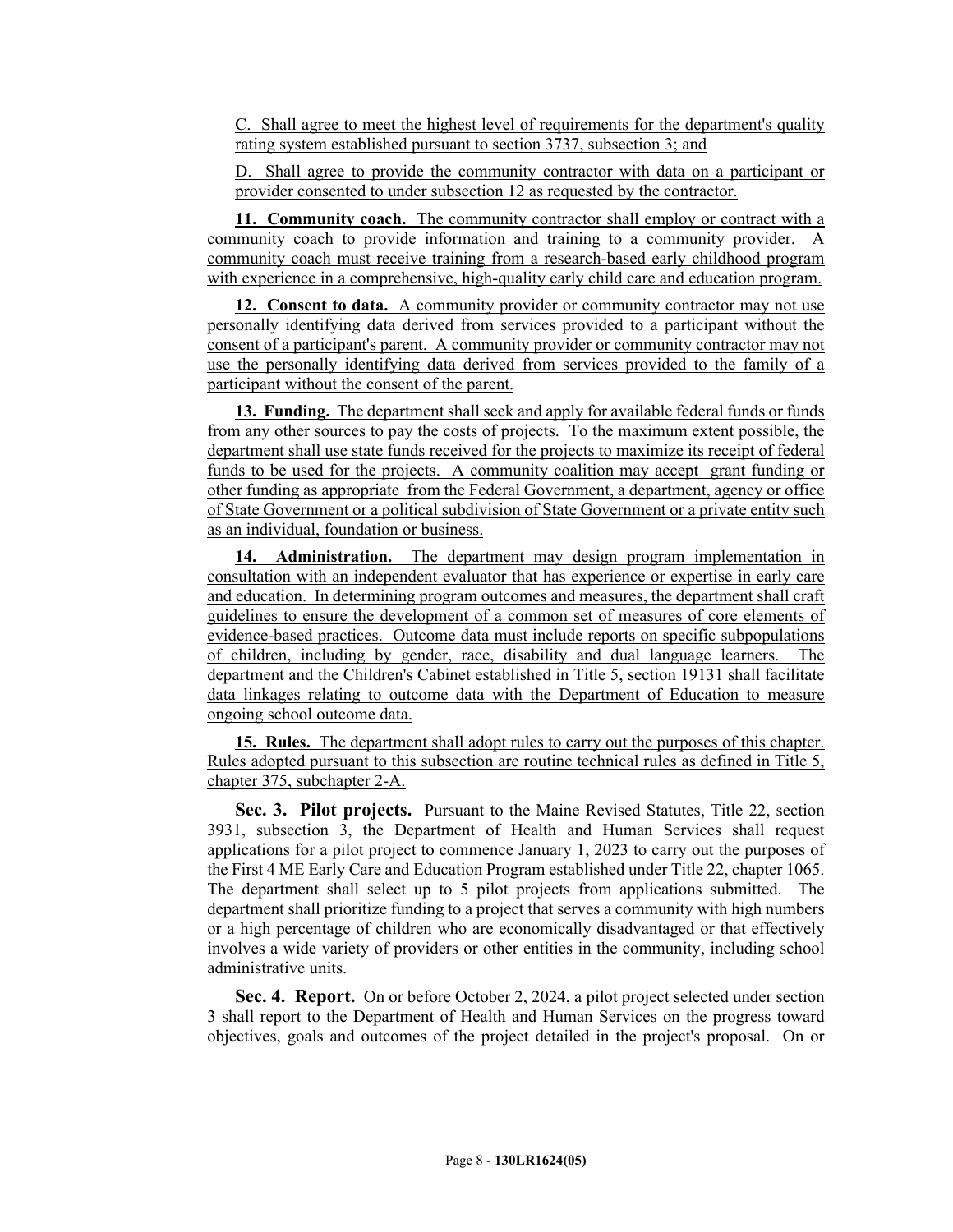before January 1, 2025, the department shall report to the joint standing committee of the Legislature having jurisdiction over health and human services matters regarding the project reports received under this section along with any recommended legislation. The committee may report out legislation based upon the department's report to the First Regular Session of the 132nd Legislature.

**Sec. 5. Appropriations and allocations.** The following appropriations and allocations are made.

#### **HEALTH AND HUMAN SERVICES, DEPARTMENT OF**

#### **Child Care Services 0563**

Initiative: Provides funding for contracts with up to 5 pilot project providers in the First 4 ME Early Care and Education Program, beginning on January 1, 2023.

| FEDERAL BLOCK GRANT FUND                                                   | 2021-22   | 2022-23     |
|----------------------------------------------------------------------------|-----------|-------------|
| All Other                                                                  | \$0       | \$2,925,000 |
| FEDERAL BLOCK GRANT FUND TOTAL                                             | \$0       | \$2,925,000 |
| <b>Child Care Services 0563</b>                                            |           |             |
| Initiative: Provides funding for contracts for the Help Maine Grow System. |           |             |
| FEDERAL BLOCK GRANT FUND                                                   | 2021-22   | 2022-23     |
| All Other                                                                  | \$452,500 | \$273,750   |
| FEDERAL BLOCK GRANT FUND TOTAL                                             | \$452,500 | \$273,750   |
|                                                                            |           |             |

#### **Child Care Services 0563**

Initiative: Provides allocations to establish one Social Services Manager I position, one Social Service Program Specialist II position, 3 DD Resource Coordinator positions and one Office Associate II position to manage the Help Maine Grow System.

| FEDERAL BLOCK GRANT FUND       | 2021-22   | 2022-23   |
|--------------------------------|-----------|-----------|
| POSITIONS - LEGISLATIVE COUNT  | 6.000     | 6.000     |
| <b>Personal Services</b>       | \$404,328 | \$564,857 |
| All Other                      | \$34,597  | \$46,486  |
| FEDERAL BLOCK GRANT FUND TOTAL | \$438,925 | \$611,343 |

#### **Child Care Services 0563**

Initiative: Provides allocations to establish one Social Services Manager I position, one Social Service Program Specialist II position and one Office Associate II position to manage the First 4 ME Early Care and Education Program and for all contracts required by the program.

| FEDERAL BLOCK GRANT FUND       | 2021-22   | 2022-23   |
|--------------------------------|-----------|-----------|
| POSITIONS - LEGISLATIVE COUNT  | 3 000     | 3.000     |
| <b>Personal Services</b>       | \$206,138 | \$288,143 |
| All Other                      | \$17,353  | \$23,323  |
| FEDERAL BLOCK GRANT FUND TOTAL | \$223,491 | \$311,466 |